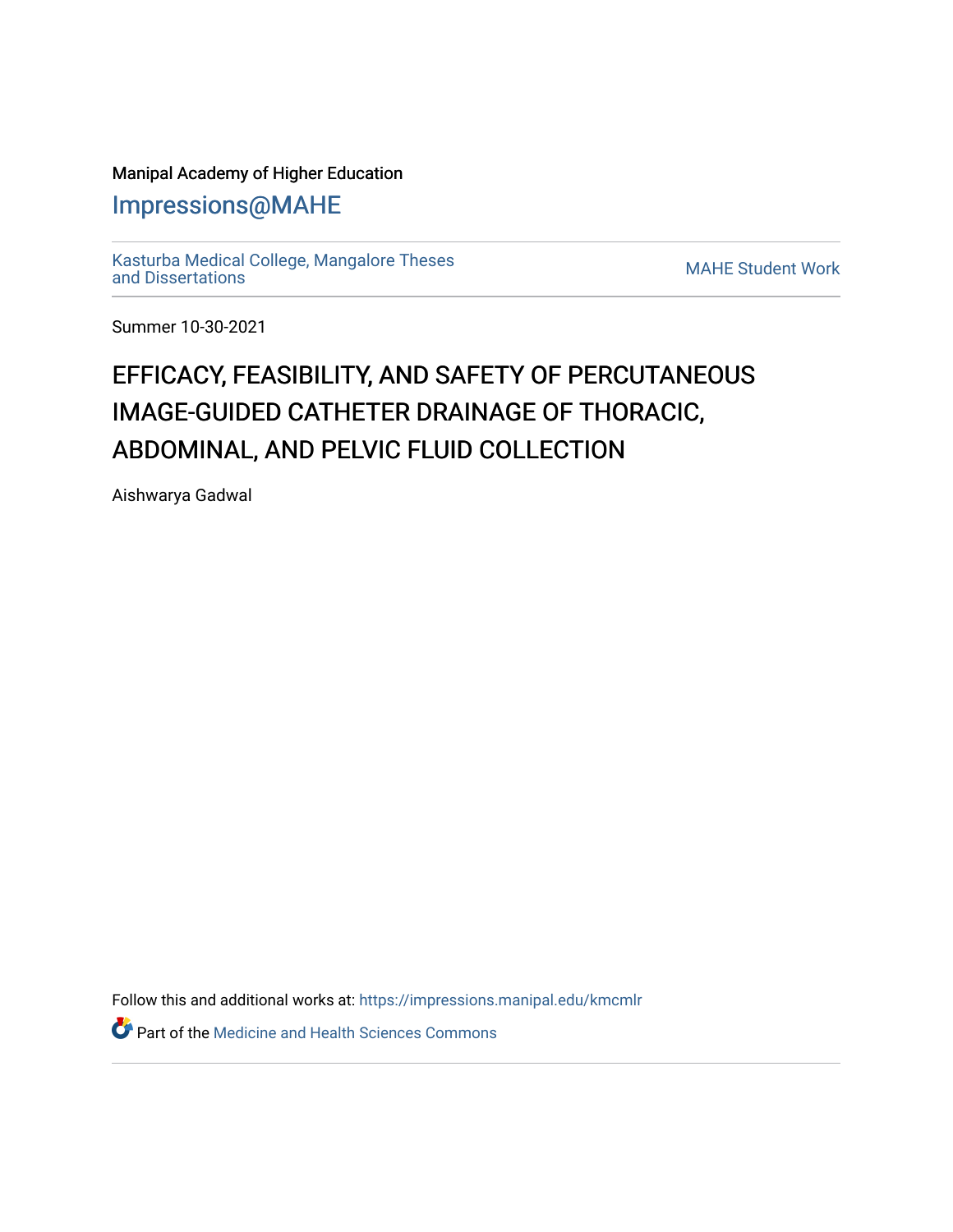## 1) EFFICACY, FEASIBILITY, AND SAFETY OF PERCUTANEOUS IMAGE-GUIDED CATHETER DRAINAGE OF THORACIC, ABDOMINAL, AND PELVIC FLUID COLLECTION

Aishwarya Gadwal<sup>1</sup>, Santosh Rai<sup>2</sup>

- 1. Junior Resident, Department of Radiodiagnosis, Kasturba Medical College, Manipal Academy of Higher Education, Mangalore, Karnataka, India. Email ID: naisgsayshi@gmail.com
- 2. Professor and Head of the department, Department of Radiodiagnosis, Kasturba Medical College, Manipal Academy of Higher Education, Mangalore, Karnataka, India

Email ID: santosh.rai@manipal.edu

#### **ABSTRACT**

#### INTRODUCITON:

Percutaneous continuous catheter drainage is an interventional procedure and is considered to be the standard curative therapy to the thoracic, abdominal and pelvic fluid collection/abscesses. Variety of aetiologies include pleural effusion , infected fluid-empyema, haemothorax, ascites and intrabdominal/pelvic fluid collections/abscesses. Image-guided percutaneous drainage of fluid collections utilising ultrasound or computerised tomography is an effective minimally invasive method.

#### AIMS AND OBJECTIVES:

The purpose of this prospective analysis is to evaluate the efficacy, feasibility and safety of image-guided percutaneous (pigtail) catheter drainage of thoracic, abdominal, and pelvic fluid collections and relevant clinical outcome.

#### MATERIALS AND METHODS:

83 patients diagnosed with thoracic, abdominal, and pelvic collections were referred by a clinician for percutaneous pigtail catheter drainage under the guidance of CT and/or ultrasound imaging modalities in our hospital. The study was completed over a period of 2 years.

#### RESULTS:

In our study, patients were categorized into three groups, based on the treatment modality received by them : group A (38.55%), group B (57.83% and group C (3.61%). Group A: patients